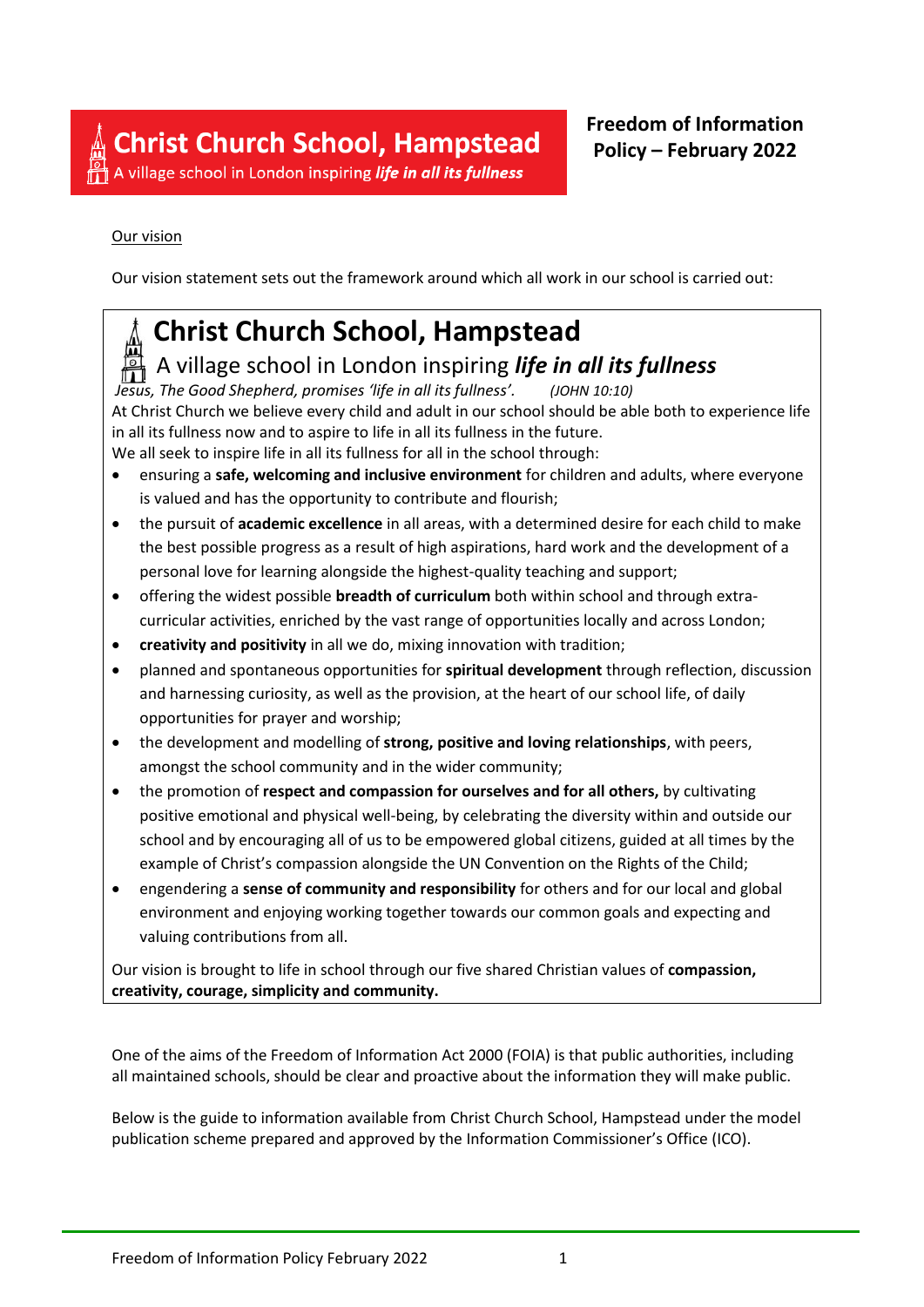The scheme commits an authority:

- To proactively publish or otherwise make available as a matter of routine, information, including environmental information, which is held by the authority and falls within the classifications below.
- To specify the information which is held by the authority and falls within the classifications below.
- To proactively publish or otherwise make available as a matter of routine, information in line with the statements contained within this scheme.
- To produce and publish the methods by which the specific information is made routinely available so that it can be easily identified and accessed by members of the public.
- To review and update on a regular basis the information the authority makes available under this scheme.
- To produce a schedule of any fees charged for access to information which is made proactively available.
- To make this publication scheme available to the public.
- To publish any dataset held by the authority that has been requested, and any updated versions it holds, unless the authority is satisfied that it is not appropriate to do so; to publish the dataset, where reasonably practicable, in an electronic form that is capable of re-use; and, if any information in the dataset is a relevant copyright work and the public

The term 'dataset' is defined in section 11(5) of the Freedom of Information Act. The term 'relevant copyright work' is defined in section 19(8) of that Act

| Information                | How to obtain the information                                                           | Cost           |
|----------------------------|-----------------------------------------------------------------------------------------|----------------|
| <b>CLASS ONE</b>           |                                                                                         |                |
| Who we are and what we do  |                                                                                         |                |
|                            | Organisational information, locations and contacts, constitutional and legal governance |                |
| Who we are                 | School website:                                                                         | Free           |
|                            | https://christchurchschool.co.uk/                                                       |                |
|                            | Hard copy: available on request from the school office                                  | £0.05 per page |
| What we do                 | School website:                                                                         | Free           |
|                            | https://christchurchschool.co.uk/mission-statement/                                     |                |
|                            | Hard copy: available on request from the school office                                  | £0.05 per page |
| Who's who: teachers and    | School website:                                                                         | Free           |
| admin team                 | https://christchurchschool.co.uk/meet-the-staff/                                        |                |
|                            | Hard copy: available on request from the school office                                  | £0.05 per page |
| Who's who: school          | School website:                                                                         | Free           |
| governors and the basis of | https://christchurchschool.co.uk/governors/                                             |                |
| their appointment          | Hard copy: available on request from the school office                                  | £0.05 per page |
| Contact details            | <b>School Website:</b>                                                                  | Free           |
|                            | https://christchurchschool.co.uk/home-page/contact-                                     |                |
|                            | us/                                                                                     |                |
|                            | Hard copy: available on request from the school office                                  | £0.05 per page |
| Named contact details      | School website (home page):                                                             | Free           |
| (including Headteacher)    | https://christchurchschool.co.uk/home-page/contact-                                     |                |
|                            | us/                                                                                     |                |
|                            | Hard copy: available on request from the school office                                  | £0.05 per page |
|                            |                                                                                         |                |
| School prospectus          | School website:                                                                         | Free           |
|                            | https://christchurchschool.co.uk/prospectus/                                            |                |
|                            | Hard copy: available on request from the school office                                  | £0.05 per page |
|                            |                                                                                         |                |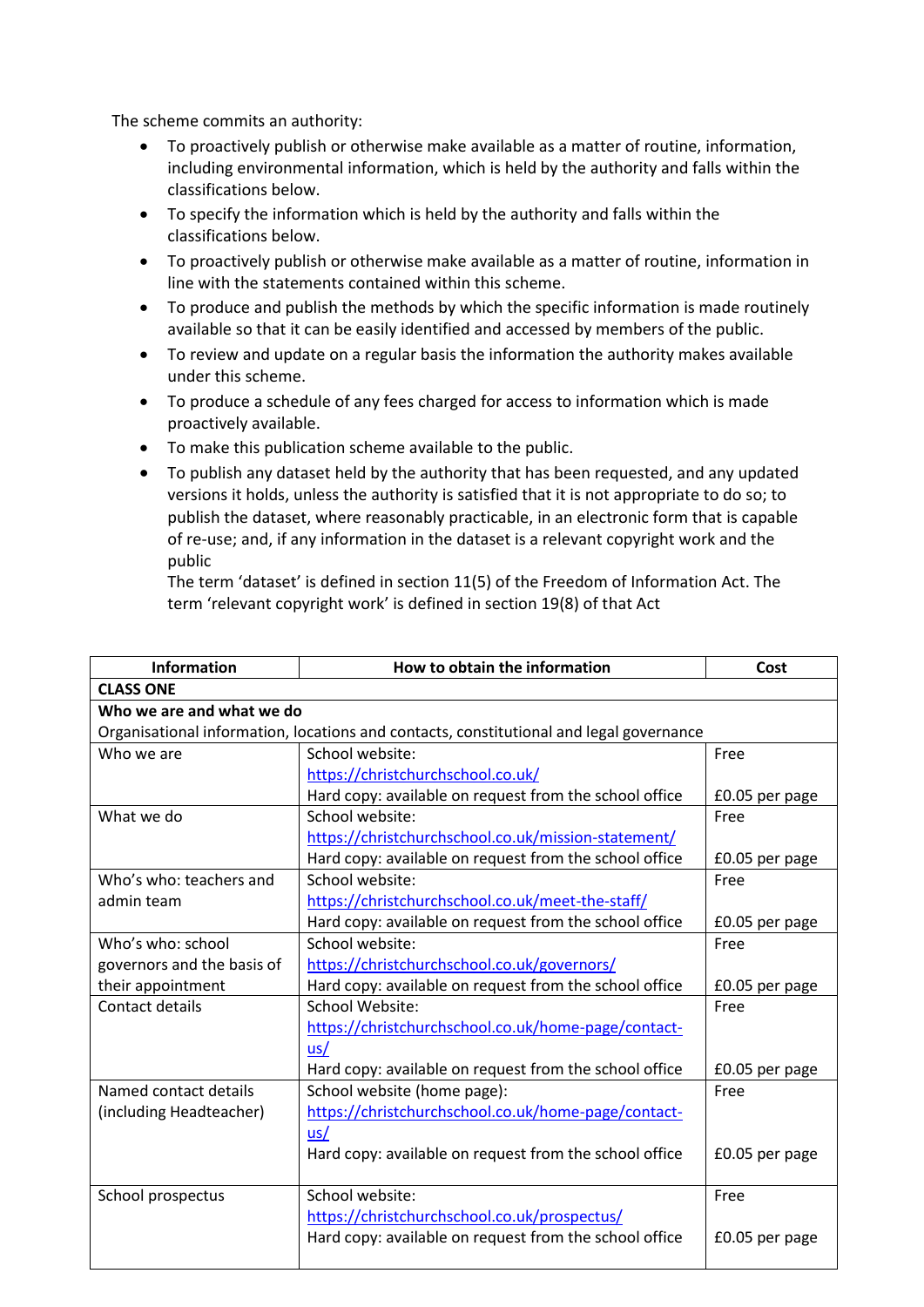| Staffing structure         | School website:                                        | Free           |
|----------------------------|--------------------------------------------------------|----------------|
|                            | https://christchurchschool.co.uk/meet-the-staff/       |                |
|                            | Hard copy: available on request from the school office | £0.05 per page |
| School session times and   | School website:                                        | Free           |
| term dates                 | https://christchurchschool.co.uk/key-information/term- |                |
|                            | dates/                                                 |                |
|                            | Hard copy: available on request from the school office | £0.05 per page |
| Address of school and      | School website:                                        | Free           |
| contact details, including | https://christchurchschool.co.uk/home-page/contact-    |                |
| email address              | $us/$                                                  |                |
|                            | Hard copy: available on request from the school office | £0.05 per page |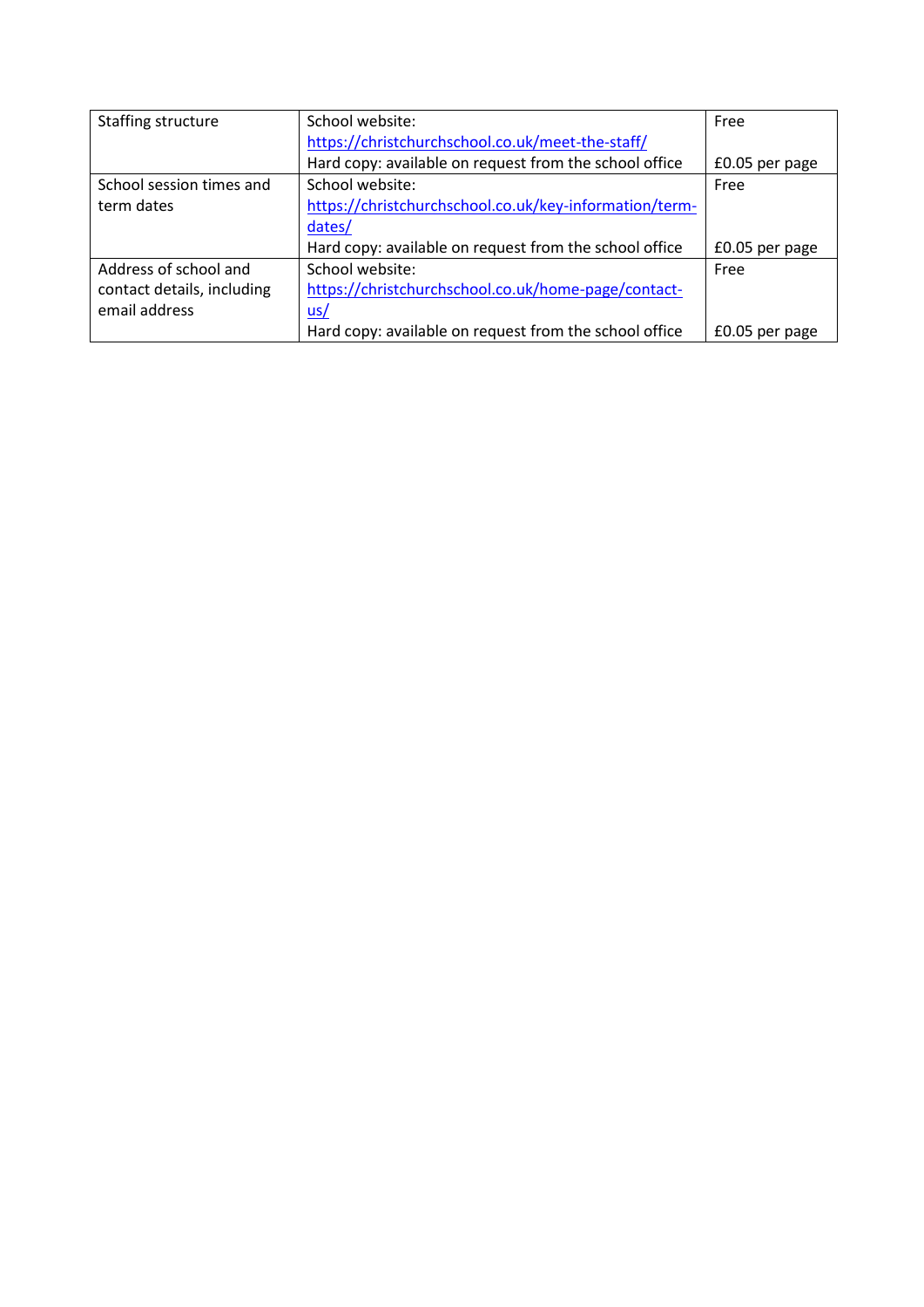| <b>CLASS TWO</b>                                                                                      |                                                        |                |
|-------------------------------------------------------------------------------------------------------|--------------------------------------------------------|----------------|
| What we spend and how we spend it                                                                     |                                                        |                |
| Financial information relating to projected and actual income and expenditure, procurement, contracts |                                                        |                |
| and financial audit                                                                                   |                                                        |                |
| Annual budget plan and                                                                                | Schools' financial benchmarking service from           | Free           |
| financial statements                                                                                  | Department for Education (DfE):                        |                |
|                                                                                                       | https://schools-financial-                             |                |
|                                                                                                       | benchmarking.service.gov.uk/                           |                |
| Capital funding                                                                                       | School capital funding report from DfE:                | Free           |
|                                                                                                       | https://www.gov.uk/guidance/school-capital-funding     |                |
| Financial audit reports                                                                               | Hard copy: available on request from the school office | £0.05 per page |
| Details of expenditure items                                                                          | Hard copy: available on request from the school office | £0.05 per page |
| over £2000                                                                                            |                                                        |                |
| Procurement and contracts                                                                             | Hard copy: available on request from the school office | £0.05 per page |
| the school has entered into                                                                           |                                                        |                |
| Pay policy                                                                                            | Hard copy: available on request from the school office | £0.05 per page |
| Staff allowances and                                                                                  | Hard copy: available on request from the school office | £0.05 per page |
| expenses that can be                                                                                  |                                                        |                |
| incurred or claimed, with                                                                             |                                                        |                |
| totals paid to                                                                                        |                                                        |                |
| individual members of the                                                                             |                                                        |                |
| Senior Leadership Team                                                                                |                                                        |                |
| (SLT), whose basic salary is at                                                                       |                                                        |                |
| least £60,000 p.a.                                                                                    |                                                        |                |
| Staffing, pay and grading                                                                             | Hard copy: available on request from the school office | £0.05 per page |
| structure (in bands of £10k                                                                           |                                                        |                |
| for SLT and by salary range                                                                           |                                                        |                |
| for more junior posts)                                                                                |                                                        |                |
| Governors' allowances that                                                                            | Hard copy: available on request from the school office | £0.05 per page |
| can be incurred or claimed                                                                            |                                                        |                |
| and a record of total                                                                                 |                                                        |                |
| payments made to individual                                                                           |                                                        |                |
| governors                                                                                             |                                                        |                |

| <b>CLASS THREE</b>                  |                                                                               |                |  |
|-------------------------------------|-------------------------------------------------------------------------------|----------------|--|
| Our priorities and how we are doing |                                                                               |                |  |
|                                     | Strategies and plans, performance indicators, audits, inspections and reviews |                |  |
| School profile                      | Get Information about Schools service from DfE:                               | Free           |  |
|                                     | https://www.get-information-schools.service.gov.uk                            |                |  |
| Performance data supplied           | School website:                                                               | Free           |  |
| to the Government                   | https://christchurchschool.co.uk/key-                                         |                |  |
|                                     | information/attainment-results/                                               |                |  |
|                                     | Hard copy: available on request from the school office                        | £0.05 per page |  |
| Latest Ofsted report                | School website:                                                               | Free           |  |
|                                     | https://christchurchschool.co.uk/home-                                        |                |  |
|                                     | page/inspection-reports/                                                      |                |  |
|                                     | Hard copy: available on request from the school office                        | £0.05 per page |  |
|                                     |                                                                               |                |  |
| Post-inspection action plan         | Hard copy: available on request from the school office                        | £0.05 per page |  |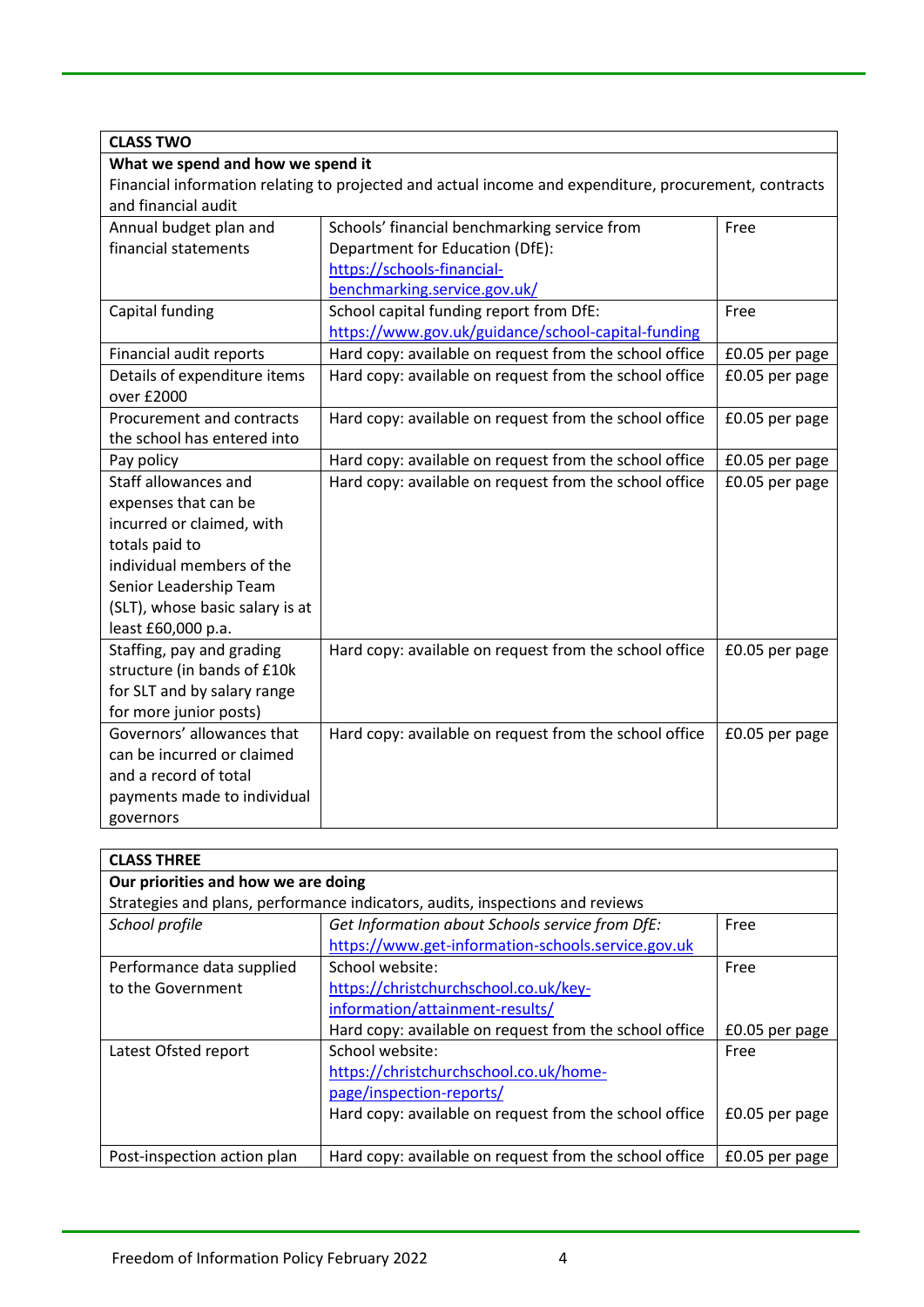| Performance management<br>policy and procedures | https://christchurchschool.co.uk/wp-<br>content/uploads/2020/06/Appraisal-Procedure-for-<br>Teachers-December-2019.pdf |                |
|-------------------------------------------------|------------------------------------------------------------------------------------------------------------------------|----------------|
|                                                 |                                                                                                                        |                |
|                                                 | Hard copy: available on request from the school office                                                                 | £0.05 per page |
| Performance data                                | Find and Compare Schools service from DfE:                                                                             | Free           |
|                                                 | https://www.compare-school-                                                                                            |                |
|                                                 | performance.service.gov.uk/school/100028/christ-                                                                       |                |
|                                                 | church-primary-school%2c-hampstead/2021/primary                                                                        |                |
|                                                 |                                                                                                                        |                |
|                                                 | Hard copy: available on request from the school office                                                                 | £0.05 per page |
| The school's future plans, i.e.                 | Hard copy: available on request from the school office                                                                 | £0.05 per page |
| proposals and consultations                     |                                                                                                                        |                |
| on the future of the school                     |                                                                                                                        |                |
| Safeguarding and child                          | School website:                                                                                                        | Free           |
| protection                                      | https://christchurchschool.co.uk/key-                                                                                  |                |
|                                                 | information/safeguarding/                                                                                              |                |
|                                                 | Hard copy: available on request from the school office                                                                 | £0.05 per page |

| <b>CLASS FOUR</b>                                  |                                                        |                |
|----------------------------------------------------|--------------------------------------------------------|----------------|
| <b>How we make decisions</b>                       |                                                        |                |
| Decision making processes and records of decisions |                                                        |                |
| Admissions policy                                  | School website:                                        | Free           |
|                                                    | https://christchurchschool.co.uk/key-                  |                |
|                                                    | information/admissions/                                |                |
|                                                    | Hard copy: available on request from the school office | £0.05 per page |
| Agendas and minutes of                             | Hard copy: available on request from the school office | £0.05 per page |
| meetings of the governing                          |                                                        |                |
| body and its committees                            |                                                        |                |
| (excluding information that is                     |                                                        |                |
| properly regarded as private                       |                                                        |                |
| to the meetings)                                   |                                                        |                |

| <b>CLASS FIVE</b>              |                                                                                                     |                |
|--------------------------------|-----------------------------------------------------------------------------------------------------|----------------|
| <b>Policies and procedures</b> |                                                                                                     |                |
|                                | Current written protocols, policies and procedures for delivering our services and responsibilities |                |
| Records management and         | School website:                                                                                     | Free           |
| personal data policies         | https://christchurchschool.co.uk/key-                                                               |                |
|                                | information/policies/                                                                               |                |
|                                | Hard copy: available on request from the school office                                              | £0.05 per page |
| Charging regimes and policies  | School website (Charging Remissions Policy):                                                        | Free           |
|                                | https://christchurchschool.co.uk/wp-                                                                |                |
|                                | content/uploads/2021/04/Charging-Policy-March-                                                      |                |
|                                | 2021.pdf                                                                                            |                |
|                                | Hard copy: available on request from the school office                                              | £0.05 per page |

| <b>CLASS SIX</b>                                                                  |                                       |      |
|-----------------------------------------------------------------------------------|---------------------------------------|------|
| <b>Lists and Registers</b>                                                        |                                       |      |
| Currently maintained lists and registers only (excluding the attendance register) |                                       |      |
| Curriculum circulars and                                                          | School website:                       | Free |
| statutory instruments                                                             | https://christchurchschool.co.uk/key- |      |
|                                                                                   | information/curriculum/               |      |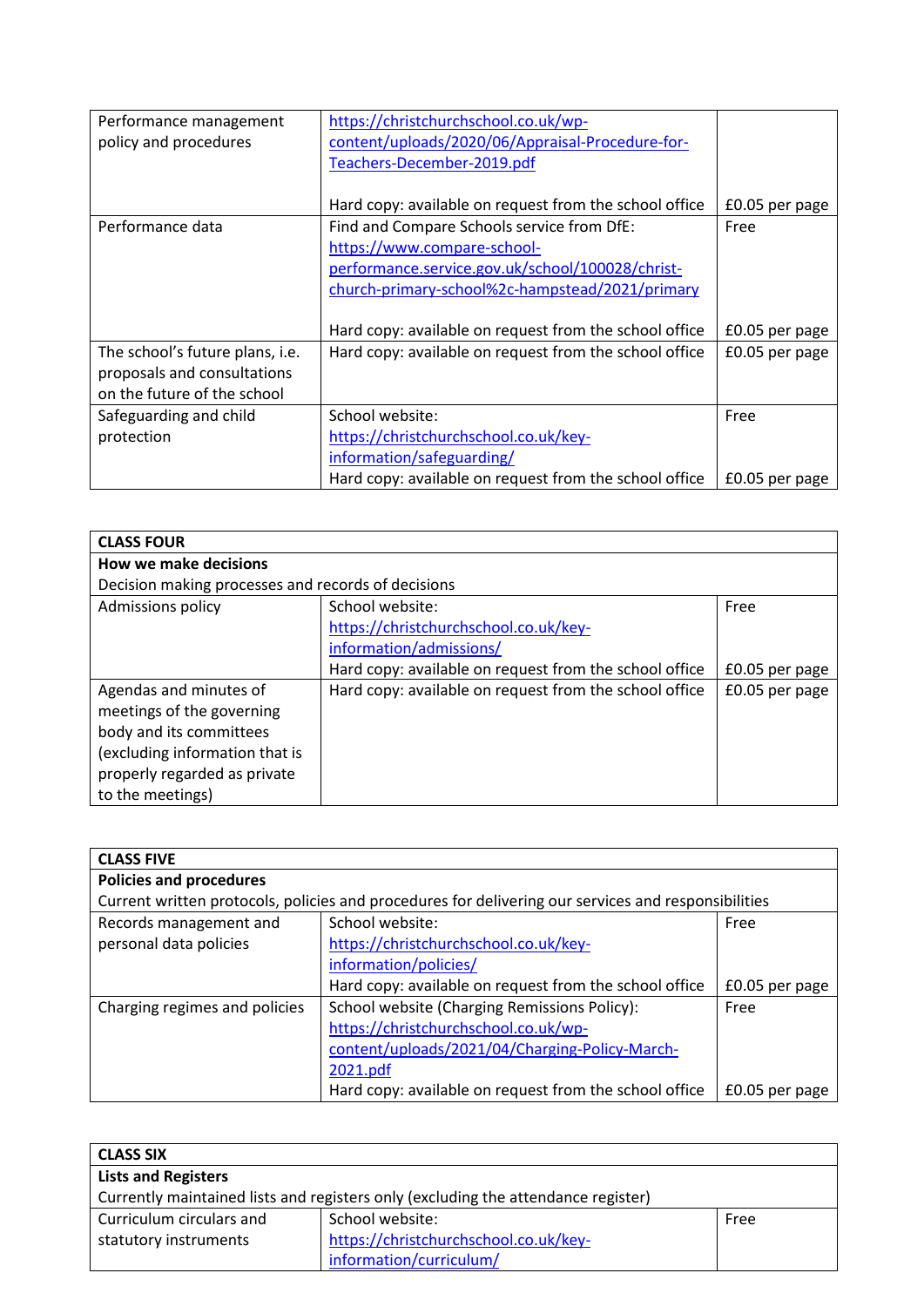|                               | Hard copy: available on request from the school office | £0.05 per page |
|-------------------------------|--------------------------------------------------------|----------------|
| Disclosure logs               | Inspection only - contact school                       | Free           |
| Asset register                | Inspection only - contact school                       | Free           |
| Any information the school is | Inspection only - contact school                       | Free           |
| currently legally required to |                                                        |                |
| hold in publicly available    |                                                        |                |
| registers                     |                                                        |                |

| <b>CLASS SEVEN</b>             |                                                                                                        |                |
|--------------------------------|--------------------------------------------------------------------------------------------------------|----------------|
| Services we offer              |                                                                                                        |                |
|                                | Services we offer, including leaflets, guidance and newsletters produced for the public and businesses |                |
| Extra-curricular activities    | School website:                                                                                        | Free           |
|                                | https://christchurchschool.co.uk/before-and-after-                                                     |                |
|                                | school-clubs-and-activities/                                                                           |                |
|                                | Hard copy: available on request from the school office                                                 | £0.05 per page |
| Out of school clubs            | School website                                                                                         | Free           |
|                                | https://christchurchschool.co.uk/before-and-after-                                                     |                |
|                                | school-clubs-and-activities/                                                                           |                |
|                                | Hard copy: available on request from the school office                                                 | £0.05 per page |
| Services for which the school  | School website (Charging Remissions Policy):                                                           | Free           |
| is entitled to recover a fee,  | https://christchurchschool.co.uk/wp-                                                                   |                |
| together with those fees       | content/uploads/2021/04/Charging-Policy-March-                                                         |                |
|                                | 2021.pdf                                                                                               |                |
|                                | Hard copy: available on request from the school office                                                 | £0.05 per page |
| School publications, leaflets, | School website, e.g:                                                                                   | Free           |
| books and newsletters          | https://christchurchschool.co.uk/news/                                                                 |                |
|                                | https://christchurchschool.co.uk/parents/class-                                                        |                |
|                                | leaflets/                                                                                              |                |
|                                | Hard copy: available on request from the school office                                                 | £0.05 per page |

| <b>Additional information</b>               |                                                        |                |  |
|---------------------------------------------|--------------------------------------------------------|----------------|--|
| information not itemised in the lists above |                                                        |                |  |
| <b>SEND</b> information                     | School website:                                        | Free           |  |
|                                             | https://christchurchschool.co.uk/key-                  |                |  |
|                                             | information/sen-local-offer/                           |                |  |
|                                             | Hard copy: available on request from the school office | £0.05 per page |  |
| <b>Pupil Premium information</b>            | School website (Pupil Premium):                        | Free           |  |
|                                             | https://christchurchschool.co.uk/key-                  |                |  |
|                                             | information/pupil-premium/                             |                |  |
|                                             | Hard copy: available on request from the school office | £0.05 per page |  |
| PE and Sports Premium                       | School website (PE and Sport Premium):                 | Free           |  |
| information                                 | https://christchurchschool.co.uk/key-information/pe-   |                |  |
|                                             | funding/                                               |                |  |
|                                             | Hard copy: available on request from the school office | £0.05 per page |  |